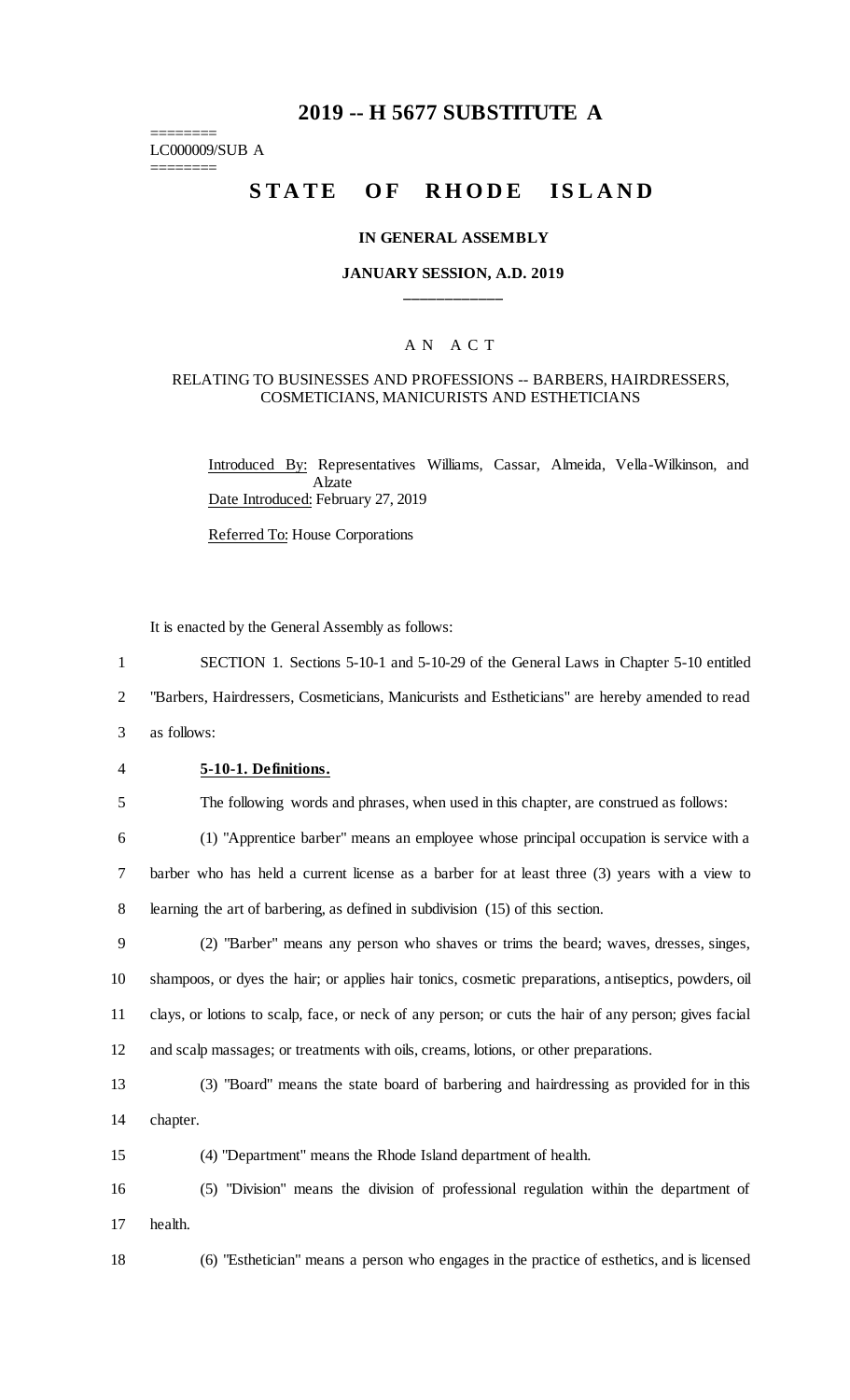as an esthetician.

 (7) "Esthetician shop" means a shop licensed under this chapter to do esthetics of any person.

 (8) "Esthetics" means the practice of cleansing, stimulating, manipulating, and beautifying skin, including, but not limited to, the treatment of such skin problems as dehydration, temporary capillary dilation, excessive oiliness, and clogged pores.

 (9) "Hair design shop" means a shop licensed under this chapter to do barbering or hairdressing/cosmetology, or both, to any person.

 (10) "Hairdresser and cosmetician" means any person who arranges, dresses, curls, cuts, waves, singes, bleaches, or colors the hair or treats the scalp, or manicures the nails of any person, either with or without compensation, or who, by the use of the hands or appliances, or of cosmetic preparations, antiseptics, tonics, lotions, creams, powders, oils or clays, engages, with or without compensation, in massaging, cleansing, stimulating, manipulating, exercising, or beautifying, or in doing similar work upon the neck, face, or arms, or who removes superfluous hair from the body of any person.

 (11) "Instructor" means any person licensed as an instructor under the provisions of this chapter.

 (12) "Manicuring shop" means a shop licensed under this chapter to do manicuring only on the nails of any person.

 (13) "Manicurist" means any person who engages in manicuring for compensation and is duly licensed as a manicurist.

 (14) "School" means a school approved under chapter 40 of title 16, as amended, devoted to the instruction in, and study of, the theory and practice of barbering, hairdressing, and cosmetic therapy, esthetics, and/or manicuring.

 (15) "The practice of barbering" means the engaging by any licensed barber in all, or any combination of, the following practices: shaving or trimming the beard or cutting the hair; giving facial and scalp massages or treatments with oils, creams, lotions, or other preparations, either by hand or mechanical appliances; singeing, shampooing, arranging, dressing, curling, waving, chemical waving, hair relaxing, or dyeing the hair or applying hair tonics; or applying cosmetic preparations, antiseptics, powders, oils, clays, or lotions to scalp, face, or neck.

 (16) "The practice of hairdressing and cosmetic therapy" means the engaging by any licensed hairdresser and cosmetician in any one or more of the following practices: the application of the hands or of mechanical or electrical apparatus, with or without cosmetic preparations, tonics, lotions, creams, antiseptics, or clays, to massage, cleanse, stimulate,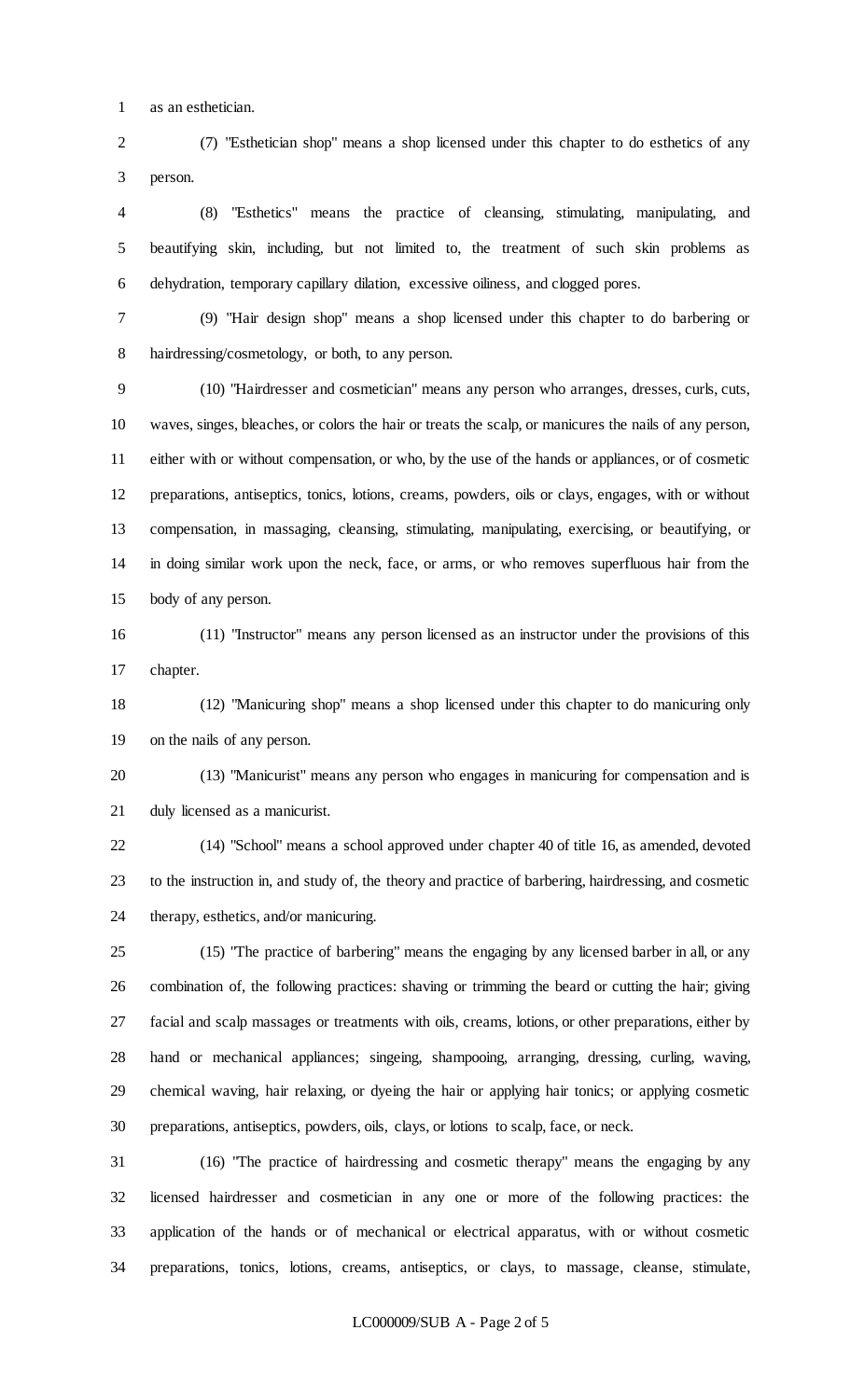manipulate, exercise, or otherwise to improve or to beautify the scalp, face, neck, shoulders, arms, bust, or upper part of the body; or the manicuring of the nails of any person; or the removing of superfluous hair from the body of any person; or the arranging, dressing, curling, waving, weaving, cleansing, cutting, singeing, bleaching, coloring, or similarly treating the hair of any person. Provided, however, that the practice of hairdressing and cosmetic therapy shall not include natural hair braiding. (17) "The practice of manicuring" means the cutting, trimming, polishing, tinting, coloring, or cleansing the nails of any person. **5-10-29. Persons exempt from chapter.** (a) The provisions and penalties of this chapter do not apply to licensed physicians, 11 osteopaths, chiropractors, or registered nurses, or natural hair braiders, when acting within the scope of their professions or occupations as defined by law. (b) Natural hair braiding. Natural hair braiding is a service of twisting, wrapping, weaving, extending, locking, or braiding hair by hand or with mechanical devices. (1) Natural hair braiding includes: (i) The use of natural or synthetic hair extensions, natural or synthetic hair and fibers, decorative beads, and other hair accessories; (ii) Minor trimming of natural hair or hair extensions incidental to twisting, wrapping, weaving, extending, locking, or braiding hair; (iii) The use of topical agents such as conditioners, gels, moisturizers, oils, pomades, and shampoos in conjunction with hair braiding; (iv) The making of wigs from natural hair, natural fibers, synthetic fibers, and hair 23 extensions; and 24 (v) Mechanical devices mean clips, combs, crochet hooks, curlers, curling irons, hairpins, 25 rollers, scissors, blunt-tipped needles, thread, and hair binders. (2) Natural hair braiding is commonly known as "African-style hair braiding" but is not limited to any particular cultural, ethnic, racial, or religious forms of hair styles. (3) Natural hair braiding does not include: (i) The application of dyes, reactive chemicals, or other preparations to alter the color of the hair or to straighten, curl, or alter the structure of the hair; or (ii) The use of chemical hair joining agents such as synthetic tape, keratin bonds, or fusion bonds. (c) Any violation of this section shall result in a fine of fifty dollars (\$50.00) for a first

violation, one hundred dollars (\$100) for a second violation and one hundred fifty dollars (\$150)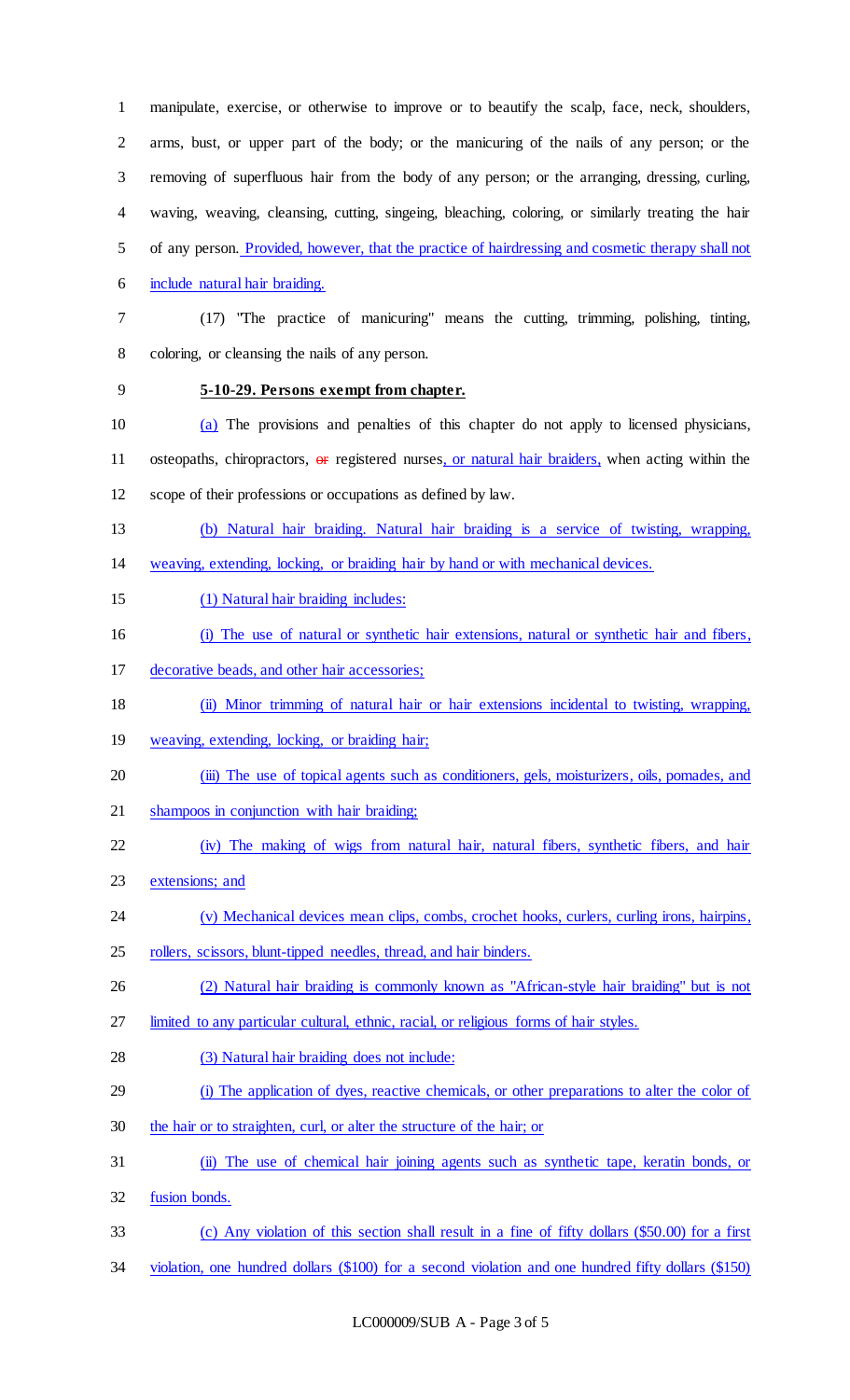## 1 for each subsequent violation.

2 SECTION 2. This act shall take effect upon passage.

LC000009/SUB A ========

========